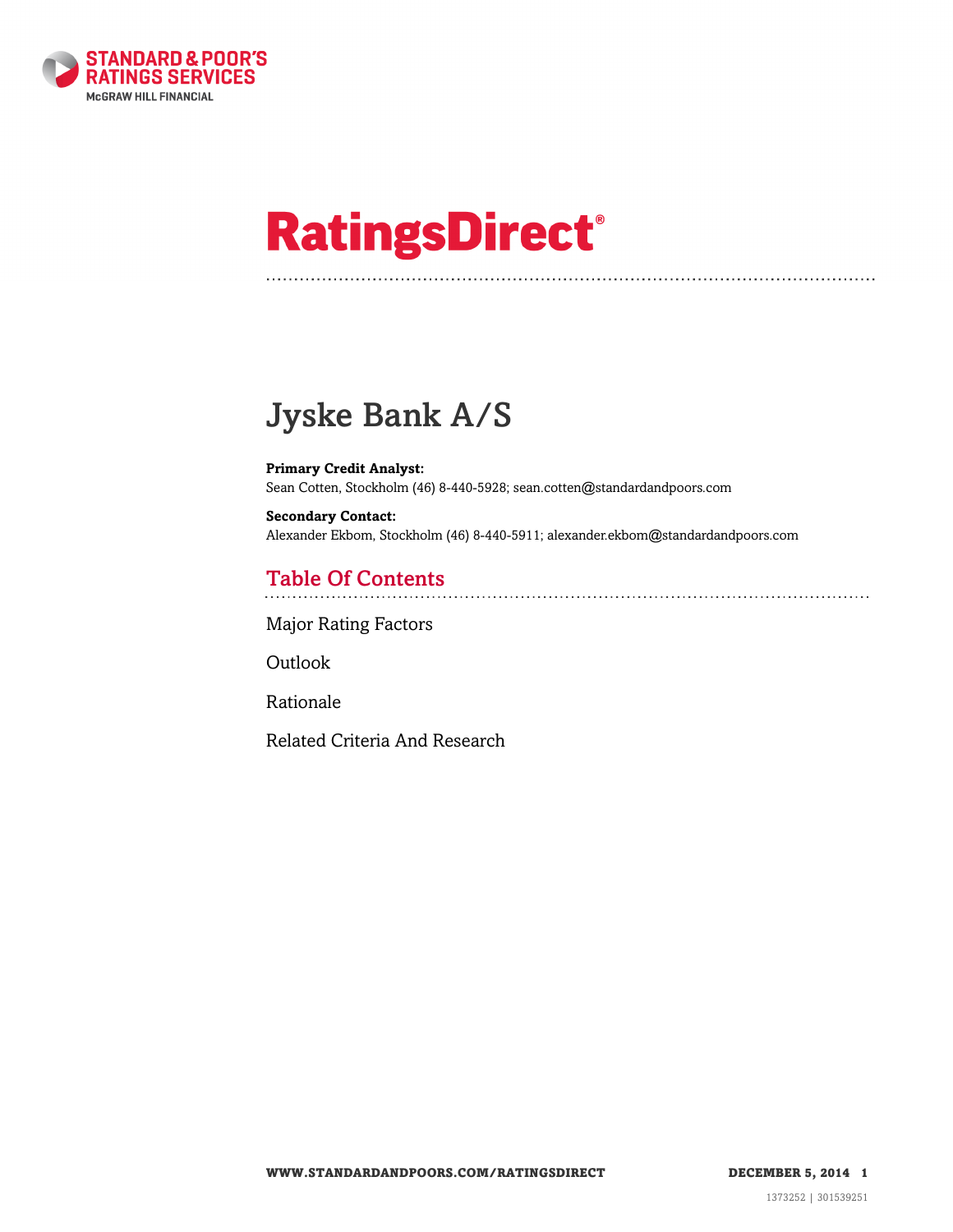# Jyske Bank A/S

| <b>SACP</b>                    | $bbb +$         |          |  |                    |          |  |                             |               |  |  |  |  |  |  |  |  | ÷. | <b>Support</b> | $+1$ | ÷ | <b>Additional</b><br><b>Factors</b> | $\bf{0}$ |
|--------------------------------|-----------------|----------|--|--------------------|----------|--|-----------------------------|---------------|--|--|--|--|--|--|--|--|----|----------------|------|---|-------------------------------------|----------|
| Anchor                         | $bbb+$          |          |  |                    |          |  | <b>Issuer Credit Rating</b> |               |  |  |  |  |  |  |  |  |    |                |      |   |                                     |          |
| <b>Business</b><br>Position    | <b>Adequate</b> | $\bf{0}$ |  | <b>GRE Support</b> | $\bf{0}$ |  |                             |               |  |  |  |  |  |  |  |  |    |                |      |   |                                     |          |
| Capital and<br><b>Earnings</b> | <b>Adequate</b> | $\bf{0}$ |  | Group              | $\bf{0}$ |  |                             |               |  |  |  |  |  |  |  |  |    |                |      |   |                                     |          |
| <b>Risk Position</b>           | <b>Adequate</b> | $\bf{0}$ |  | Support            |          |  |                             | A-/Stable/A-2 |  |  |  |  |  |  |  |  |    |                |      |   |                                     |          |
| <b>Funding</b>                 | Average         | 0        |  | Sovereign          |          |  |                             |               |  |  |  |  |  |  |  |  |    |                |      |   |                                     |          |
| Liquidity                      | Adequate        |          |  | Support            | $+1$     |  |                             |               |  |  |  |  |  |  |  |  |    |                |      |   |                                     |          |

### <span id="page-1-0"></span>Major Rating Factors

| <b>Strengths:</b>                                                                                         | <b>Weaknesses:</b>                                                                                                                                             |
|-----------------------------------------------------------------------------------------------------------|----------------------------------------------------------------------------------------------------------------------------------------------------------------|
| • A strong domestic franchise in retail and<br>commercial banking.<br>• Borderline strong capitalization. | • Relatively weak, but improving, asset quality<br>metrics.<br>• Use of short-term wholesale funding for mortgage<br>loans.<br>• Limited geographic diversity. |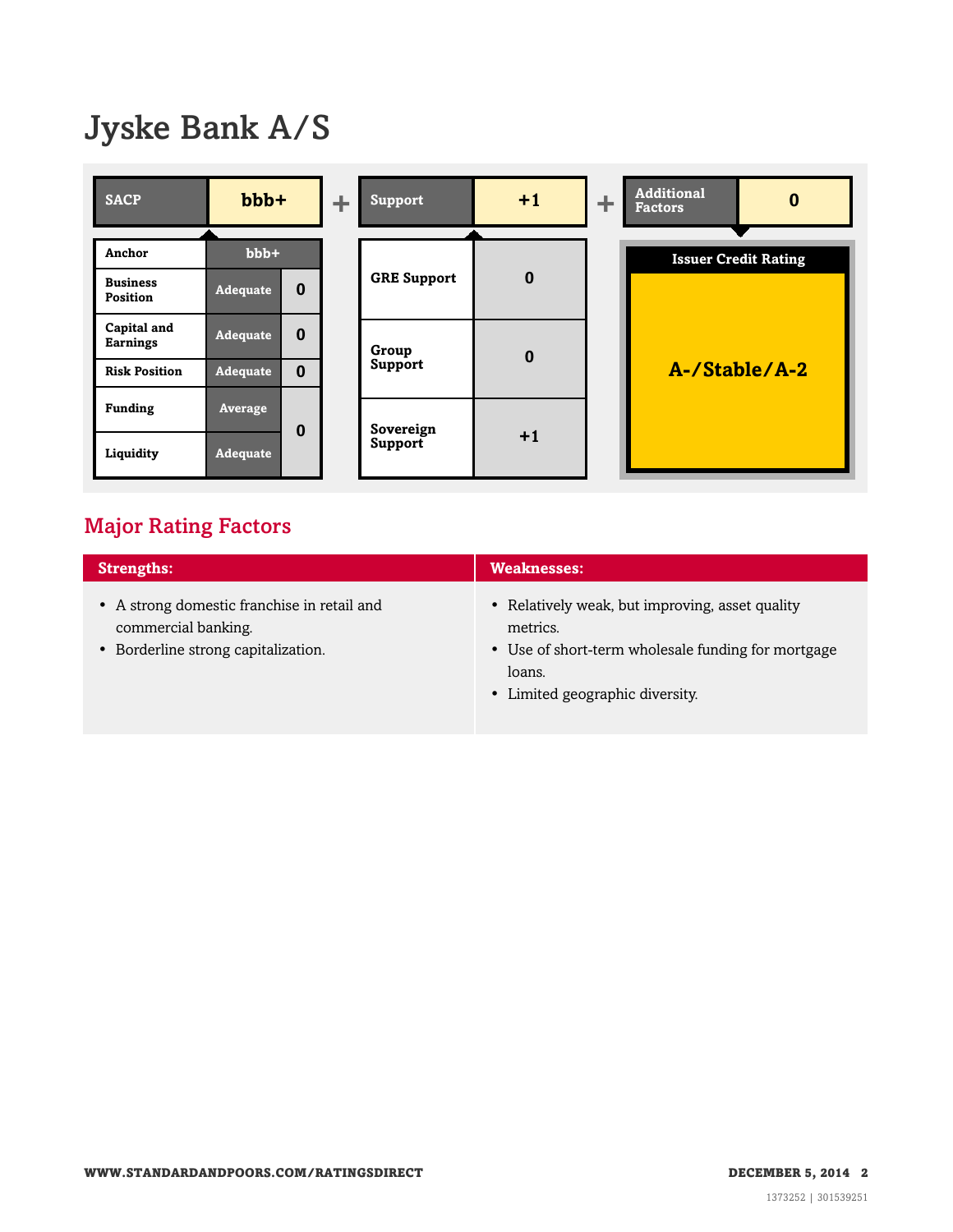#### **Outlook: Stable**

The stable outlook on Jyske Bank S/A reflects Standard & Poor's Ratings Services' view that the possible removal of government support from the ratings on both Jyske and BRFkredit by year-end 2015 might be offset by strengthening capital, such that our risk-adjusted capital (RAC) ratio sustainably exceeds 10%. We expect that this would be supported by stronger, more stable earnings resulting from synergies of the merger.

We might remove the notch of uplift for extraordinary government support from the ratings on Jyske and BRFkredit by year-end 2015 if we consider that such support is less predictable under the new EU legislative framework. If, however, the group can deliver improvements in earnings stability and capital generation, and we expect that it can achieve and maintain a RAC ratio higher than 10%, we could revise our assessment of capital and earnings to "strong" from "adequate."

We could consider an upgrade if we believe that potential extraordinary government support for Jyske's senior unsecured creditors is unchanged in practice, despite the introduction of bail-in powers and international efforts to increase banks' resolvability. We would also assess any steps Jyske might take to mitigate bail-in risks for senior unsecured creditors, such as building a large buffer of subordinated instruments.

Given the existing synergies and our anticipation of a smooth transition, we consider it unlikely that bank-specific factors would lead us to lower the ratings on Jyske Bank in the next two years. However, ongoing high loan impairments could lead us to reassess the group's risk position. We also continue to review the impact of proposed changes in regulations to reduce refinancing risk for Denmark's mortgage institutions, including BRFkredit. We could lower the ratings if expected future improvement in the combined entity's funding and liquidity profile cannot bring it in line with that of its larger domestic peers.

The stable outlook on BRFkredit mirrors that on Jyske Bank.

#### <span id="page-2-0"></span>Rationale

The ratings reflect our view of Jyske Bank's "adequate" business position of Jyske Group, following the April 2014 merger of Denmark's third-largest bank with the country's fourth-largest mortgage company, BRFkredit. The ratings and analysis reflect the combined entity. The bank's capital and earnings position is "adequate," in our view. We believe Jyske will achieve a RAC ratio of about 9.5%-10% by year-end 2015 supported by increasing earnings generation.

We assess Jyske Bank's risk position as "adequate," reflecting that the inclusion of BRFkredit's lower-risk mortgage loan book provides diversification and improves the overall quality of the bank's domestic loan book, which has been under recent pressure. Our view of Jyske Bank's funding as "average" and liquidity as "adequate" reflects the resulting funding profile of the merger of deposit-funded Jyske Bank with BRFkredit, which in Denmark has an above-average share of short-term wholesale funding.

We see the merged entity, Jyske Bank and BRFkredit, as having "moderate" systemic importance in Denmark, which lifts the long-term rating one notch above the stand-alone credit profile due to the likelihood of extraordinary government support.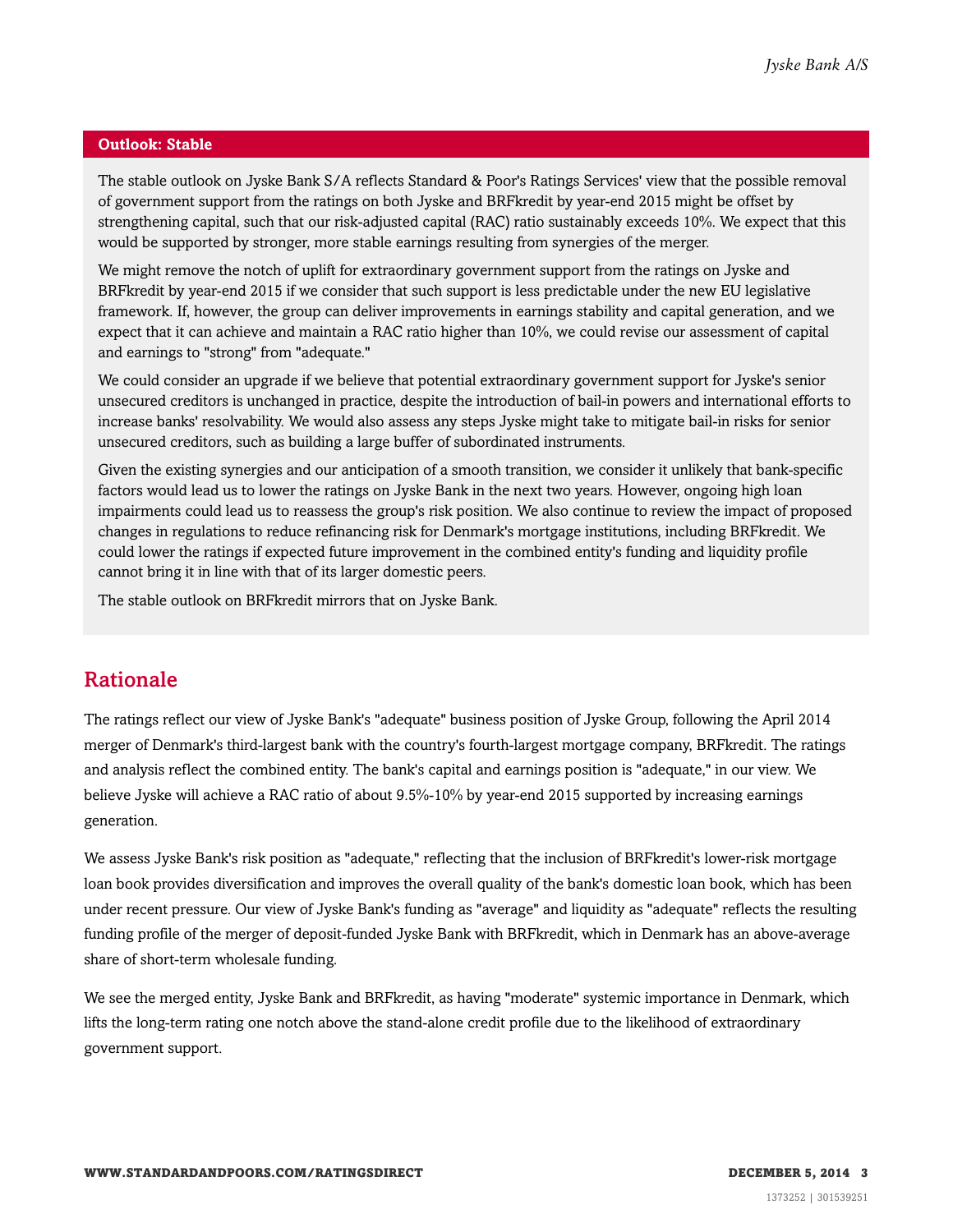#### Anchor:'bbb+' for banks operating predominantly in Denmark

Our bank criteria use our Banking Industry Country Risk Assessment (BICRA) economic risk and industry risk scores to determine a bank's anchor, the starting point in assigning an issuer credit rating. Our anchor for Jyske Bank is 'bbb+' reflecting its Danish regulatory headquarters and its credit and deposit exposure, both to a very large extent to the Danish economy. The anchor is derived from the economic risk score of '3' and the industry risk score of '4'.

We view Denmark as a politically stable, wealthy, and high-income country, which has suffered since the global financial market crisis. Overinvestments before 2007 and high growth in private individual leverage have dampened domestic consumption, but we expect that much of the deleveraging process has already taken place. Consequently, we expect an improvement in the Danish economy. We think the Danish government has balanced fiscal policy flexibility and a strong external position manifested through sizable current account surpluses in the past decade.

We believe the fallout from the crisis will continue to spur consolidation in Denmark's banking industry, and that further failures among smaller banks cannot be ruled out. The industry shows a relatively low share of core customer deposits. It also has a fairly high share of net external funding, which, however, relates to considerable cross-border activity. These higher-risk characteristics are partly offset by a well-developed domestic bond market that remained open and functioning throughout the market turmoil.

#### **Table 1**

| <b>Jyske Bank A/S Key Figures</b> |           |                        |           |           |           |  |  |  |  |  |
|-----------------------------------|-----------|------------------------|-----------|-----------|-----------|--|--|--|--|--|
|                                   |           | --Year-ended Dec. 31-- |           |           |           |  |  |  |  |  |
| (Mil. DKK)                        | $2014*$   | 2013                   | 2012      | 2011      | 2010      |  |  |  |  |  |
| Adjusted assets                   | 516.369.0 | 257.124.0              | 252.765.0 | 261.273.0 | 227.314.2 |  |  |  |  |  |
| Customer loans (gross)            | 339,077.0 | 115.808.0              | 110.608.0 | 112.417.0 | 110.149.9 |  |  |  |  |  |
| Adjusted common equity            | 27.349.0  | 17.047.0               | 15.258.0  | 13.275.0  | 12.812.6  |  |  |  |  |  |
| Operating revenues                | 6.352.0   | 8.239.0                | 7.516.0   | 6.673.0   | 6.899.8   |  |  |  |  |  |
| Noninterest expenses              | 4.115.0   | 4.791.0                | 4.825.0   | 4.592.0   | 4.098.5   |  |  |  |  |  |
| Core earnings                     | 727.3     | 1.808.0                | 596.0     | 493.0     | 757.1     |  |  |  |  |  |

\*Data as of Sept. 30.

DKK--Danish krone.

#### Business position: Adding BRF provides diversifies revenues by segment and improves national coverage

We assess Jyske Bank's business position as "adequate." The merger with BRF nearly doubled Jyske's consolidated assets to Danish krone (DKK) 521 billion (€70 billion at DKK7.46 to €1), as of Sept. 30, 2014. Jyske remains the fourth-largest lender in Denmark after the merger and has about 14% market share in loans and 7% of deposits.

The merger improves revenue and geographical diversification and creates a bank with business and risk profiles that largely reflect the risks associated with the Danish economy. Jyske has been particularly strong in small and medium enterprise (SME) lending and deposit gathering in the Jutland region, while BRF adds a strong residential and commercial real estate customer base more in the Copenhagen and Aarhus regions. The combined entity is considerably more diversified (Chart 1).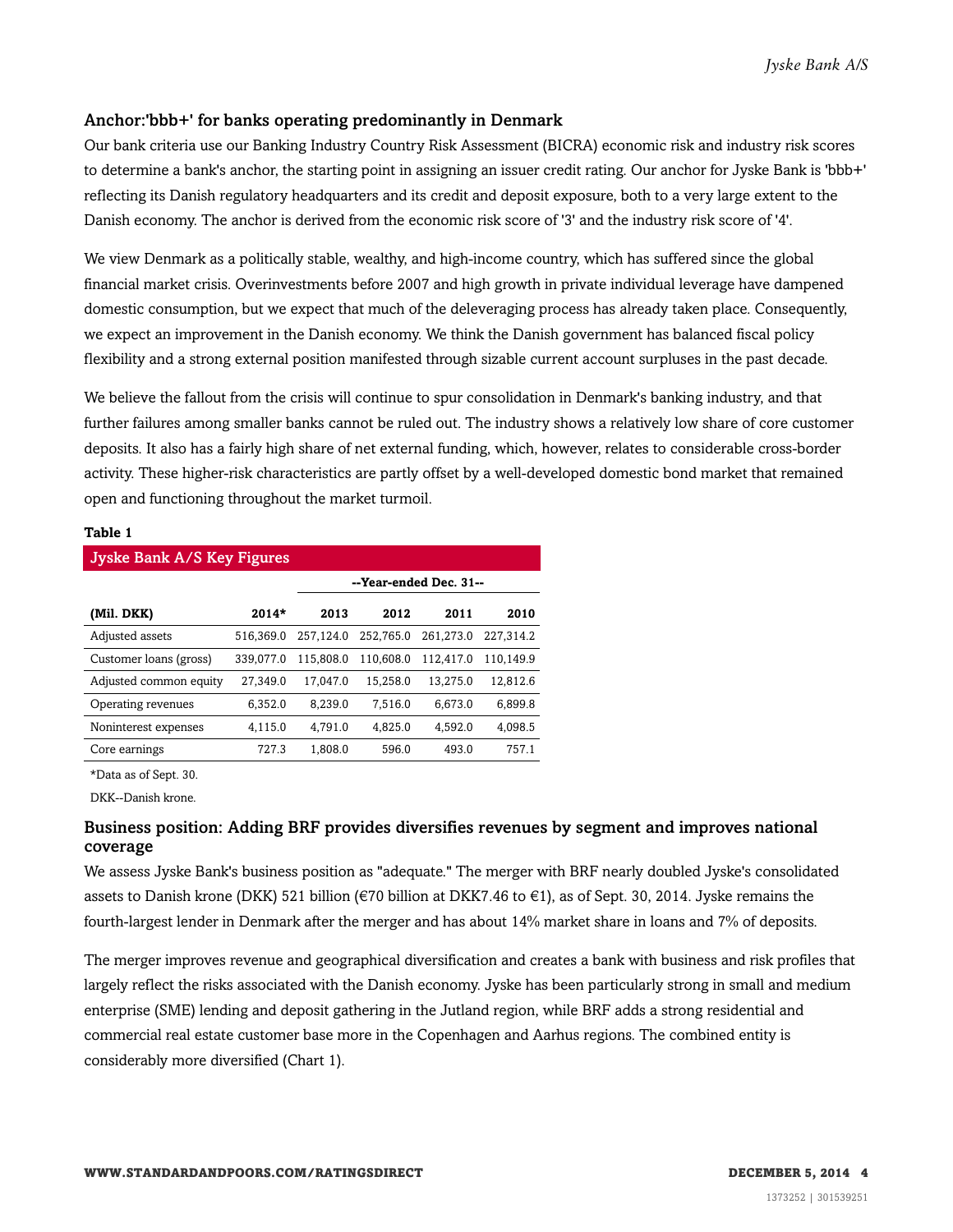



While we expect the merger to be a smooth transition and have a sound strategic rationale, we believe there are always execution risks involved. In our view, these risks are somewhat mitigated by the long history of previous cooperation and more intense recent work on a joint funding structure and linked IT platform.

One of the key hurdles for the combined entity is the severed cooperation with Nykredit Realkredit and its subsidiary, Totalkredit. The cancellation relieved Jyske of its guarantees on nearly DKK90 billion of transferred residential mortgage loans and led Nykredit to stop commission payments to Jyske Bank. Jyske has initiated arbitration proceedings in the matter and believes that it has not broken the contract. The impact on Jyske's revenues is anticipated to be DKK250 million-DKK300 million in 2014 and falling as borrowers' loans are repatriated. We view the repatriation of these loans (DKK70.5 billion at end third-quarter 2014, down from DKK86.7 billion at quarter-end 2013) as a key strategic objective for Jyske during the next two or three years.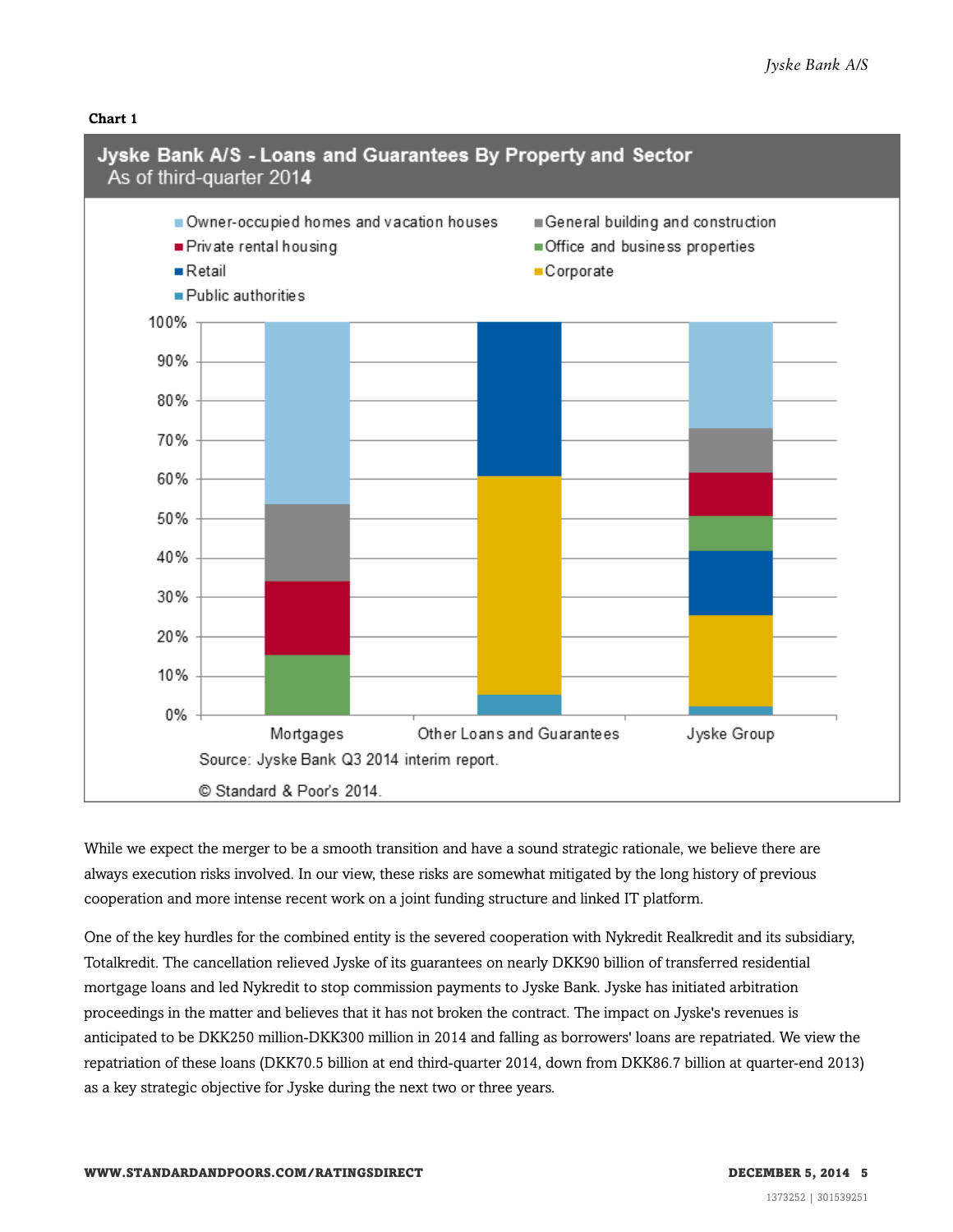We anticipate that the merger will not affect Jyske's strategy of focusing on relationship-based commercial banking for households and SMEs. We also expect BRF to continue to use existing distribution channels, though some banks have publicly committed to transfer future loans to Nykredit instead of BRF. Jyske also provides other value-added services such as asset management, mainly to retail clients, and develops cost-sharing structures with other smaller Danish banks to improve its IT efficiency.

Since the Danish banking crisis began in 2008, Jyske Bank has also been active in market consolidation, acquiring the assets of two smaller banks, Fjordbank Mors and Spar Lolland. Jyske is also the largest shareholder in agricultural mortgage lender DLR Kredit, and recently increased its ownership share to 12.6%. We anticipate it will consider smaller additional transactions, as opportunities for organic growth are rare in Denmark.

We believe Jyske Bank has a strong and stable management team and a prudent corporate strategy that has helped it to weather the Danish banking crisis without needing extraordinary capital or liquidity support from the state. Return on equity is expected to reach a long-term level of 7%-8%, excluding one-off and restructuring costs. We note, however, that one-off items contributed much higher returns in the first half of 2014, including a DKK2.36 billion gain on the acquisition of BRFkredit and DKK296 million due to the sale of Silkeborg Data.

#### **Table 2**

| <b>Jyske Bank A/S Business Position</b>                       |         |         |         |                        |         |  |  |  |  |
|---------------------------------------------------------------|---------|---------|---------|------------------------|---------|--|--|--|--|
|                                                               |         |         |         | --Year-ended Dec. 31-- |         |  |  |  |  |
| $(\%)$                                                        | $2014*$ | 2013    | 2012    | 2011                   | 2010    |  |  |  |  |
| Loan market share in country of domicile                      | N/A     | 7.0     | 7.0     | 6.0                    | 6.0     |  |  |  |  |
| Deposit market share in country of domicile                   | N/A     | 6.0     | 7.0     | 7.0                    | 7.0     |  |  |  |  |
| Total revenues from business line (currency in millions)      | 9.008.0 | 8.239.0 | 7.516.0 | 6,673.0                | 6.899.8 |  |  |  |  |
| Commercial & retail banking/total revenues from business line | 59.1    | 86.6    | 85.8    | 87.7                   | 88.3    |  |  |  |  |
| Trading and sales income/total revenues from business line    | 2.7     | 6.0     | 8.1     | 5.2                    | 6.5     |  |  |  |  |
| Other revenues/total revenues from business line              | 38.2    | 7.4     | 6.1     | 7.1                    | 5.2     |  |  |  |  |
| Investment banking/total revenues from business line          | 2.7     | 6.0     | 8.1     | 5.2                    | 6.5     |  |  |  |  |
| Return on equity                                              | 19.5    | 10.9    | 4.0     | 3.6                    | 5.9     |  |  |  |  |

\*Data as of Sept. 30. N/A--Not applicable.

#### Capital and earnings: Borderline strong capital ratios, though uncertainties prevent a higher assessment

We assess Jyske Bank's capital and earnings as "adequate." We consider that potential improvements in the group's capitalization could offset a lower likelihood of government support. This is because we see potential for our RAC ratio to increase meaningfully above 10%, from its June 2014 level of 9.7%. However, the outcome is dependent on the outcome of the Nykredit arbitration, the repatriation of loans from Nykredit, and restructuring costs through 2016.

We believe that Jyske could potentially improve capital in time through retained earnings, diversified revenues, and cross-selling opportunities. We expect Jyske to post annual net profits exceeding DKK2 billion by 2016, excluding one-off costs and conservative expectations for repatriation of loans and excluding any potential commissions from Nykredit following arbitration.

Our earnings buffer metric is in the range of 70 basis points (bps) to 80 bps, indicating that the bank's earnings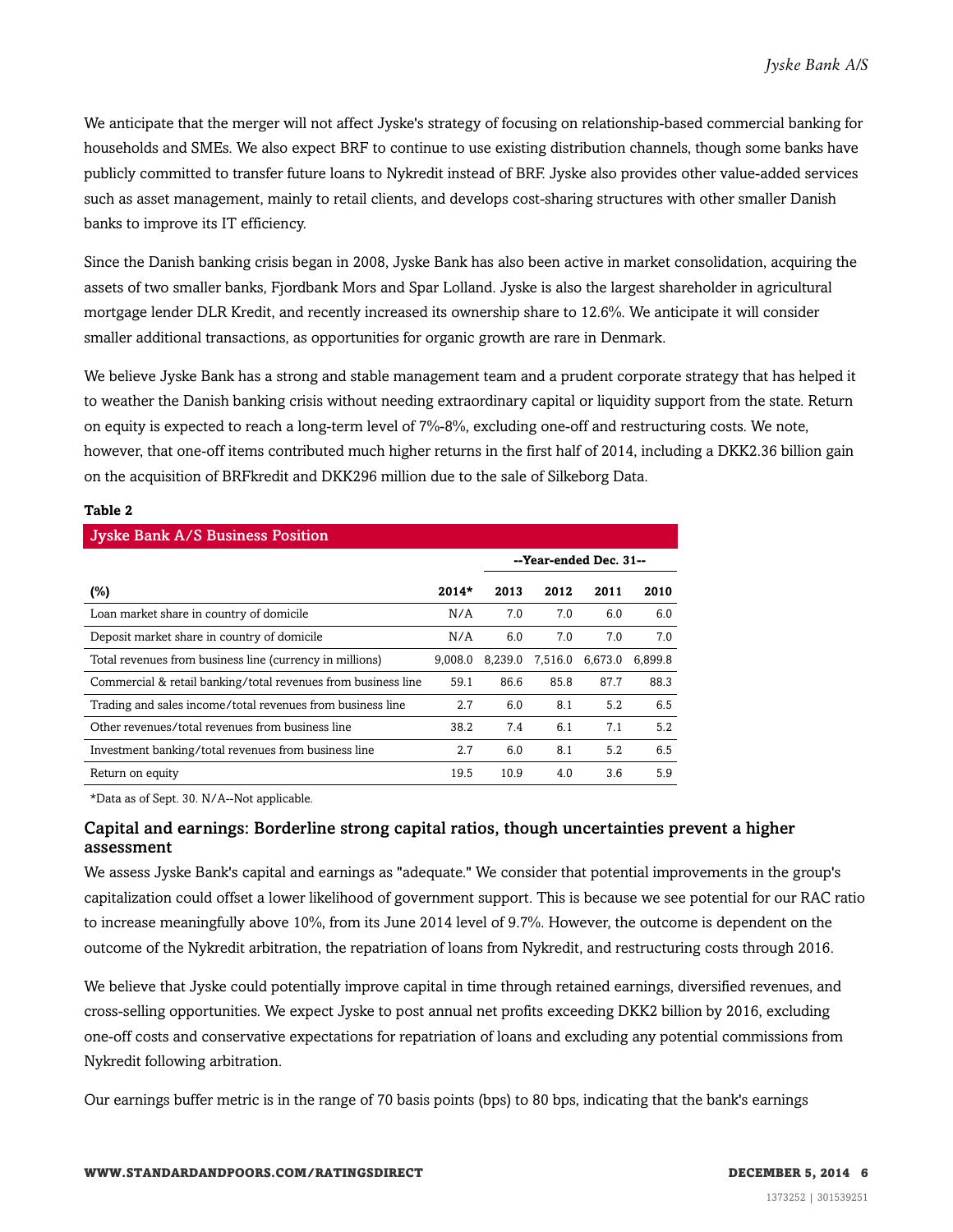generation provides a meaningful cushion against decreasing revenues and deteriorating asset quality.

#### **Table 3**

| <b>Jyske Bank A/S Capital And Earnings</b>                           |         |       |                        |       |       |  |  |  |  |
|----------------------------------------------------------------------|---------|-------|------------------------|-------|-------|--|--|--|--|
|                                                                      |         |       | --Year-ended Dec. 31-- |       |       |  |  |  |  |
| $(\%)$                                                               | $2014*$ | 2013  | 2012                   | 2011  | 2010  |  |  |  |  |
| Tier 1 capital ratio                                                 | 16.2    | 15.9  | 15.3                   | 13.3  | 14.1  |  |  |  |  |
| Standard & Poor's risk-adjusted capital ratio before diversification | N.M.    | 9.8   | 9.4                    | 7.9   | 8.3   |  |  |  |  |
| Standard & Poor's risk-adjusted capital ratio after diversification  | N.M.    | 9.7   | 9.0                    | 7.5   | 8.0   |  |  |  |  |
| Adjusted common equity/total adjusted capital                        | 100.0   | 100.0 | 100.0                  | 100.0 | 100.0 |  |  |  |  |
| Net interest income/operating revenues                               | 73.1    | 60.9  | 64.9                   | 71.1  | 68.5  |  |  |  |  |
| Fee income/operating revenues                                        | 17.8    | 21.0  | 22.0                   | 19.6  | 19.1  |  |  |  |  |
| Market-sensitive income/operating revenues                           | 0.4     | 7.2   | 4.0                    | (0.5) | 6.3   |  |  |  |  |
| Noninterest expenses/operating revenues                              | 64.8    | 58.2  | 64.2                   | 68.8  | 59.4  |  |  |  |  |
| Preprovision operating income/average assets                         | 0.8     | 1.3   | 1.0                    | 0.8   | 1.2   |  |  |  |  |
| Core earnings/average managed assets                                 | 0.2     | 0.7   | 0.2                    | 0.2   | 0.3   |  |  |  |  |

\*Data as of Sept. 30. N.M.--Not meaningful.

#### **Table 4**

#### Jyske Bank A/S RACF [Risk-Adjusted Capital Framework] Data

| (Mil. DKK)                      | Exposure*                | <b>Basel II RWA</b> | <b>Average Basel II</b><br>RW (%) | <b>Standard &amp; Poor's</b><br><b>RWA</b> | <b>Average Standard &amp;</b><br>Poor's RW (%) |
|---------------------------------|--------------------------|---------------------|-----------------------------------|--------------------------------------------|------------------------------------------------|
| <b>Credit risk</b>              |                          |                     |                                   |                                            |                                                |
| Government and central<br>banks | 19,548                   | $\mathbf{0}$        | $\mathbf{0}$                      | 522                                        | 3                                              |
| Institutions                    | 35,566                   | 6,787               | 19                                | 7,214                                      | 20                                             |
| Corporate                       | 186,579                  | 75,687              | 41                                | 107,152                                    | 57                                             |
| Retail                          | 214,664                  | 39,492              | 18                                | 78,247                                     | 36                                             |
| Of which mortgage               | 165,638                  | 20,167              | 12                                | 44,866                                     | 27                                             |
| Securitization                  | 1,001                    | 0                   | $\mathbf{0}$                      | 405                                        | 40                                             |
| Other assets                    | 4,623                    | 4,655               | 101                               | 5,205                                      | 113                                            |
| Total credit risk               | 461,980                  | 126,621             | 27                                | 198,744                                    | 43                                             |
| <b>Market risk</b>              |                          |                     |                                   |                                            |                                                |
| Equity in the banking book§     | 2,072                    | $\mathbf{0}$        | 0                                 | 17,951                                     | 866                                            |
| Trading book market risk        | $\overline{\phantom{a}}$ | 25,108              | --                                | 37,206                                     |                                                |
| Total market risk               | --                       | 25,108              | --                                | 55,156                                     |                                                |
| <b>Insurance risk</b>           |                          |                     |                                   |                                            |                                                |
| Total insurance risk            | Ξ.                       | --                  | --                                | $\mathbf{0}$                               |                                                |
| <b>Operational risk</b>         |                          |                     |                                   |                                            |                                                |
| Total operational risk          | --                       | 17,038              | --                                | 21,949                                     |                                                |
| (Mil. DKK)                      | <b>Basel II RWA</b>      |                     |                                   | <b>Standard &amp; Poor's</b><br><b>RWA</b> | % of Standard & Poor's<br><b>RWA</b>           |
| Diversification adjustments     |                          |                     |                                   |                                            |                                                |
| RWA before diversification      |                          | 168,767             |                                   | 275,849                                    | 100                                            |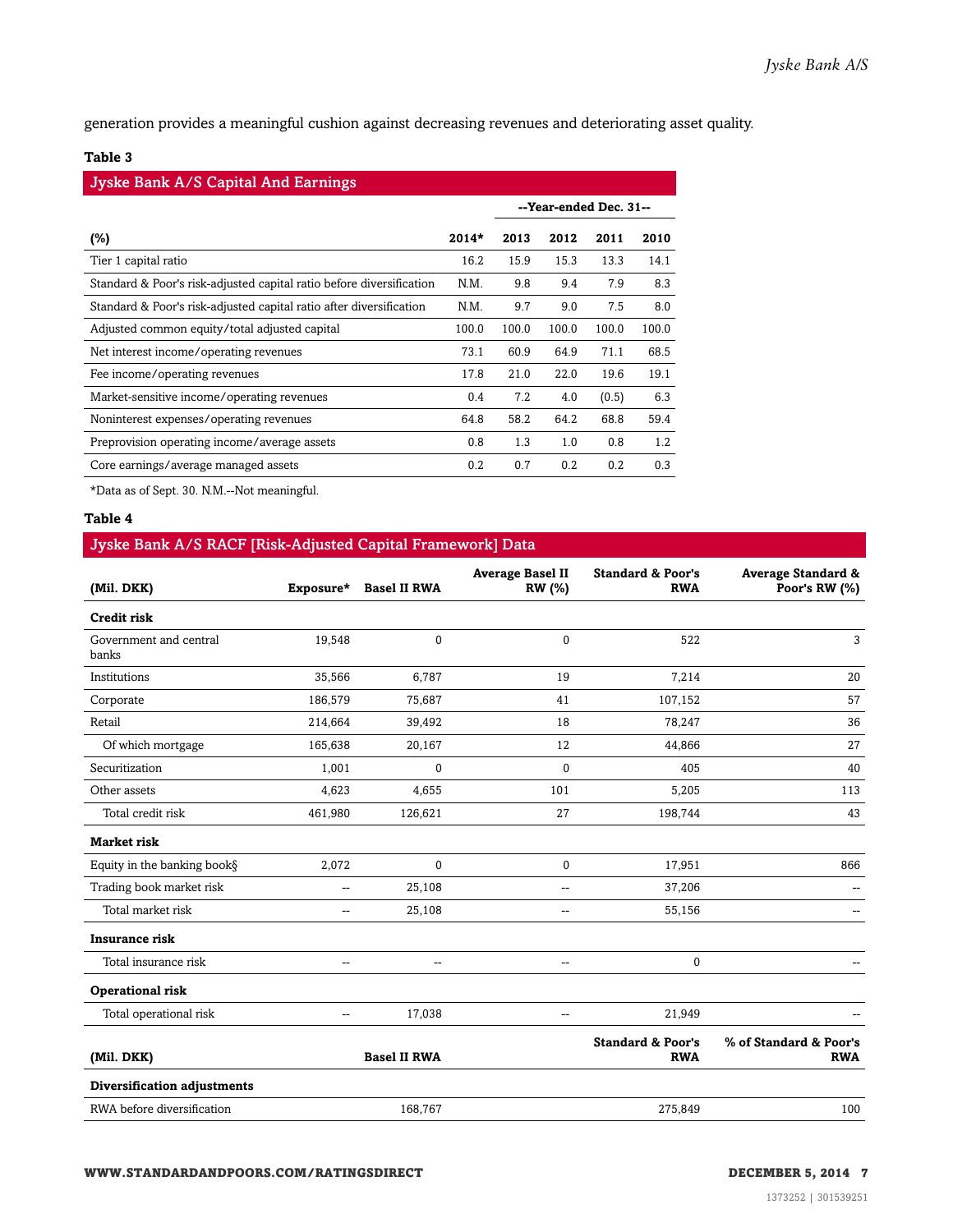**Table 4**

| Jyske Bank A/S RACF [Risk-Adjusted Capital Framework] Data (cont.) |                |                  |                                  |                                                  |  |  |  |  |
|--------------------------------------------------------------------|----------------|------------------|----------------------------------|--------------------------------------------------|--|--|--|--|
| Total adjustments to RWA                                           | $- -$          |                  | 10.053                           | 4                                                |  |  |  |  |
| RWA after diversification                                          | 168.767        |                  | 285.903                          | 104                                              |  |  |  |  |
| (Mil. DKK)                                                         | Tier 1 capital | Tier 1 ratio (%) | <b>Total adjusted</b><br>capital | <b>Standard &amp; Poor's RAC</b><br>ratio $(\%)$ |  |  |  |  |
| Capital ratio                                                      |                |                  |                                  |                                                  |  |  |  |  |
| Capital ratio before<br>adjustments                                | 27.618         | 16.4             | 26.786                           | 9.7                                              |  |  |  |  |
| Capital ratio after<br>adjustments**                               | 27,618         | 16.4             | 26,786                           | 9.4                                              |  |  |  |  |

\*Exposure at default. ¤Securitisation Exposure includes the securitization tranches deducted from capital in the regulatory framework. §Exposure and Standard & Poor's risk-weighted assets for equity in the banking book include minority equity holdings in financial institutions. \*\*Adjustments to Tier 1 ratio are additional regulatory requirements (e.g. transitional floor or Pillar 2 add-ons). RWA--Risk-weighted assets. RW--Risk weight. RAC--Risk-adjusted capital.DKK--Danish krone. Sources: Company data as of June. 30, 2014, Standard & Poor's.

#### Risk position: Diversification and collateralized lending from BRF improve asset quality metrics

Jyske Bank's risk position is "adequate" in our view, primarily because the quality of the bank's domestic loan book is in line with our assessment of industry risk for the Danish banking system using our BICRA methodology. We believe the acquisition of BRFkredit provides further diversification and meaningfully improves the combined asset quality metrics.

Both entities have experienced elevated credit losses since 2009, but Jyske Bank, as a result of its SME exposure, showed a clear downward trend from 2011 to 2013, while BRFkredit's portfolio improved further. We also note the one-off nature of recent impairment provisions resulting from guidelines from the Danish financial supervisory authority and an alignment of policies in the overall group. These included one-time provisions and management adjustments made during the Asset Quality Review, completed in October 2014, for the group in second-quarter 2014 and third-quarter 2014 of DKK456 million and a one-time adjustment for BRF in first-quarter 2014 of DKK965 million, about 45 bps of BRF's loan book (this adjustment is not in the group's figures, given that the merger occurred on April 30, 2014). Our normalized loss assessment for Jyske is DKK1.6 billion, which is in line with our aggregate expectation of losses for 2014 and given the improvements in the Danish economy, we expect losses to go down successively in 2015 and 2016.

Nonperforming loans (NPLs) have reduced dramatically after the incorporation of BRF's loan book (see Chart 2). We anticipate that NPLs will gradually decline as the Danish economy finds its footing (see "Banking Industry Country Risk Assessment: Denmark," published on Oct. 24, 2013, on RatingsDirect). Some of the increase for Jyske in 2013 reflected the loan books taken over from Spar Lolland and Fjordbank Mors, which we consider to be well provisioned.

Danish borrowers have suffered in recent years from the downturn in commercial and residential property markets and weak economic conditions with subdued consumption. This has put substantial pressure on the domestic SME sector, which caused the majority of Jyske Bank's losses. For BRF, the nonperforming loans are largely concentrated on the commercial real estate sector, which suffered significant price declines and resulted in large credit losses in the Danish banking sector after 2008.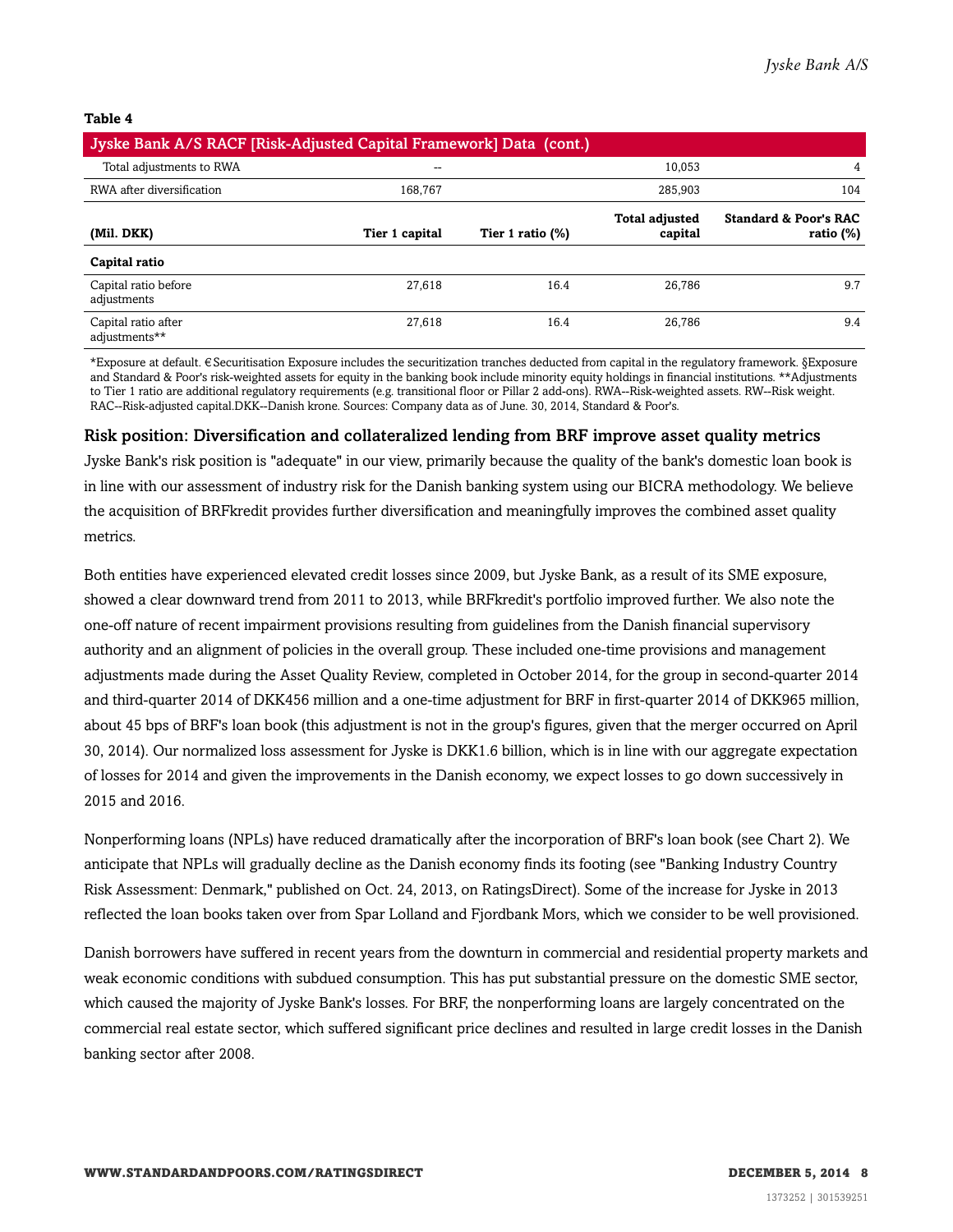#### **Chart 2**



#### **Table 5**

| <b>Jyske Bank A/S Risk Position</b>                                 |         |      |                        |      |      |  |  |  |  |
|---------------------------------------------------------------------|---------|------|------------------------|------|------|--|--|--|--|
|                                                                     |         |      | --Year-ended Dec. 31-- |      |      |  |  |  |  |
| (%)                                                                 | $2014*$ | 2013 | 2012                   | 2011 | 2010 |  |  |  |  |
| Growth in customer loans                                            | 257.1   | 4.7  | (1.6)                  | 2.1  | 2.3  |  |  |  |  |
| Total diversification adjustment / S&P RWA before diversification   | N.M.    | 1.5  | 3.7                    | 4.9  | 4.0  |  |  |  |  |
| Total managed assets/adjusted common equity (x)                     | 19.1    | 15.4 | 16.9                   | 20.4 | 19.1 |  |  |  |  |
| New loan loss provisions/average customer loans                     | 0.9     | 1.0  | 1.7                    | 1.3  | 1.7  |  |  |  |  |
| Net charge-offs/average customer loans                              | 0.4     | 1.1  | 1.0                    | 1.9  | 0.8  |  |  |  |  |
| Gross nonperforming assets/customer loans + other real estate owned | 5.6     | 9.3  | 8.5                    | 7.7  | 8.0  |  |  |  |  |
| Loan loss reserves/gross nonperforming assets                       | 28.9    | 43.7 | 49.4                   | 44.6 | 50.0 |  |  |  |  |

\*Data as of Sept. 30.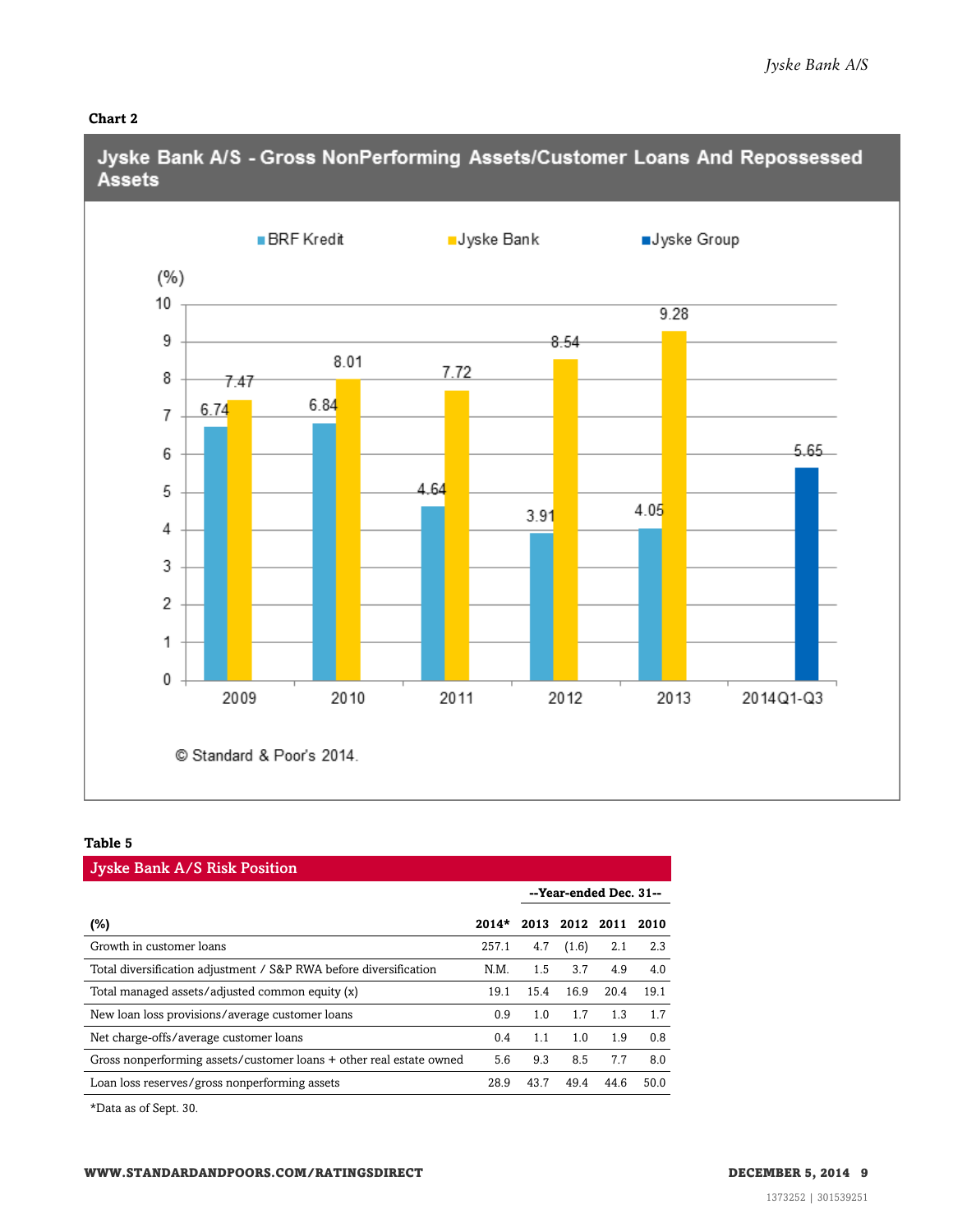#### Funding and liquidity: Funding profile changes radically with the addition of BRF

Following the addition of BRFkredit's entirely wholesale funded portfolio, Jyske Bank, in our view, is more reliant on wholesale funding and has a profile similar to that of domestic peers. Notably, Standard & Poor's key funding metric, the stable funding ratio, fell below the balanced level of 100%. Jyske Bank's stable funding ratio of 86% at September 2014 fell from 108% at year-end 2013, prior to the merger. The dramatic change is largely due to the large share of short-term wholesale funding associated with F1 loans in BRF. Due to the balance principle in Danish mortgage lending, the F1 loan is a one-year bond used to finance a one-year interest rate fixing on a 30-year mortgage bond (see article "Credit FAQ: The Danish Covered Bond Market Explained", July 15, 2014).

Despite the important contribution of corporate deposits in Jyske's deposit book, we believe the majority to be granular and stable, providing the bank with a steady source of funding for its non-mortgage lending.

We believe that Jyske Bank's liquidity is "adequate", and note the structural support of the Danish covered bond market as well as soft bullet nature of Danish covered bonds since the passage of the Danish law enacted on all new covered bonds since April 2014 (see "Credit FAQ: Why Denmark's Proposed Covered Bond Law Doesn't Fully Eradicate Refinancing Risks," Feb. 4, 2014. We note, however, that at September 2014 our one-year liquidity ratio (broad liquid assets to short-term wholesale funding) fell to 0.77x from 1.3x as a stand-alone entity at year-end. This indicates that after the merger of BRF, the group's liquid reserves no longer cover bonds maturing within one year.

On a stand-alone basis, BRF had a broad liquid assets to short-term wholesale funding ratio of only 0.4x at end 2013; however, there are significant changes occurring with respect to the high use of F1 bonds and one-year interest rate fixings in Denmark. We anticipate that the supervisory diamond for mortgage institutions and the future regulatory funding and liquidity requirements will encourage BRF and competitors to develop more long-term funding structures. We expect that the higher pricing introduced on the one- and two-year adjustable rate mortgages will improve the group's overall funding and liquidity profile. As BRF reduces its structural mismatch of asset and liability maturities, we expect a direct positive impact on our core measures of funding and liquidity for the group.

#### **Table 6**

| Jyske Bank A/S Funding And Liquidity                   |         |       |       |                        |       |  |  |  |  |
|--------------------------------------------------------|---------|-------|-------|------------------------|-------|--|--|--|--|
|                                                        |         |       |       | --Year-ended Dec. 31-- |       |  |  |  |  |
| (%)                                                    | $2014*$ | 2013  | 2012  | 2011                   | 2010  |  |  |  |  |
| Core deposits/funding base                             | 28.4    | 56.9  | 50.1  | 48.9                   | 51.4  |  |  |  |  |
| Customer loans (net)/customer deposits                 | 269.6   | 95.9  | 108.7 | 107.3                  | 113.2 |  |  |  |  |
| Long term funding ratio                                | 67.6    | 66.1  | 63.4  | 61.0                   | 59.2  |  |  |  |  |
| Stable funding ratio                                   | 86.1    | 108.4 | 105.4 | 105.1                  | 95.5  |  |  |  |  |
| Short-term wholesale funding/funding base              | 34.5    | 36.8  | 39.6  | 41.6                   | 43.8  |  |  |  |  |
| Broad liquid assets/short-term wholesale funding (x)   | 0.8     | 1.3   | 1.2   | 1.2                    | 1.1   |  |  |  |  |
| Net broad liquid assets/short-term customer deposits   | (32.5)  | 22.0  | 19.5  | 15.0                   | 6.6   |  |  |  |  |
| Short-term wholesale funding/total wholesale funding   | 48.1    | 85.4  | 79.4  | 81.4                   | 90.0  |  |  |  |  |
| Narrow liquid assets/three-month wholesale funding (x) | 1.2     | 1.7   | 1.5   | 1.8                    | 1.8   |  |  |  |  |

\*Data as of Sept. 30.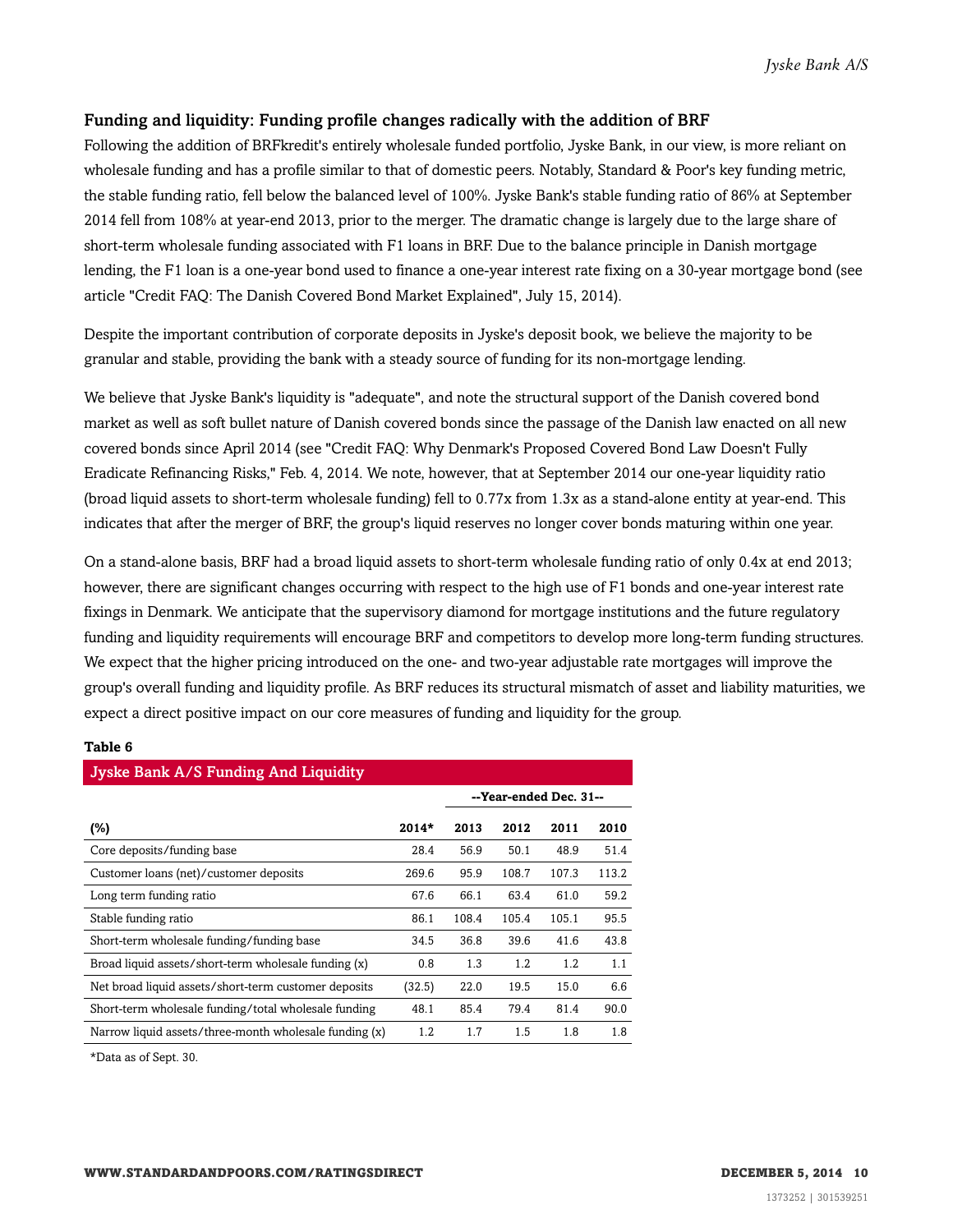#### External support: One notch of uplift for the likelihood of extraordinary government support

Currently, we consider that Jyske has "moderate" systemic importance in Denmark, which we view as "supportive" of private-sector commercial banks. We base this on its position as the fourth-largest bank in the country and 7% share of domestic deposits. The bank's moderate systemic importance results in one notch of extraordinary government support according to the rating.

However, within Europe we note a move toward avoiding government support for failing banks through bail-ins to share the burden with investors, potentially including senior unsecured creditors. There is a chance that we could remove the notches of uplift for explicit government support from the long-term rating by the end of 2015.

#### Key Subsidiary: BRFkredit

Although the merger was only completed in April 2014, we view BRFkredit as a "core" subsidiary and align the rating and outlook with those on the Jyske Group. We believe that BRFkredit is highly unlikely to be sold, given its status as a vital part of the combined entity's future funding strategy for Danish residential and commercial mortgages. This is in line with how we see other banking group structures and covered bond-issuing subsidiaries in Denmark. Our assessment of BRFkredit's core status remains underpinned by our expectation that the integration of the two entities will be relatively smooth. We note that they have cooperated with each other for more than a decade and have worked closely in the year before the merger on a joint funding structure and linked information technology platforms for Jyske Bank's Prioritet loans.

#### Additional rating factors:None

<span id="page-10-0"></span>No additional factors affect this rating.

### Related Criteria And Research

#### Related Criteria

- Bank Hybrid Capital And Nondeferrable Subordinated Debt Methodology And Assumptions, Sept. 18, 2014
- Group Rating Methodology, Nov. 19, 2013
- Banks: Rating Methodology And Assumptions, Nov. 9, 2011
- Banking Industry Country Risk Assessment Methodology And Assumptions, Nov. 9, 2011
- Bank Capital Methodology And Assumptions, Dec. 6, 2010

#### Related Research

- Denmark's Proposed Regulatory Changes Could Lower Covered Bonds' Credit Risk, Sept. 16, 2014
- Credit FAQ: The Danish Covered Bond Market Explained, July 15, 2014
- Credit FAQ: Why Denmark's Proposed Covered Bond Law Doesn't Fully Eradicate Refinancing Risks, Feb. 4, 2014
- Banking Industry Country Risk Assessment: Denmark, Oct. 24, 2013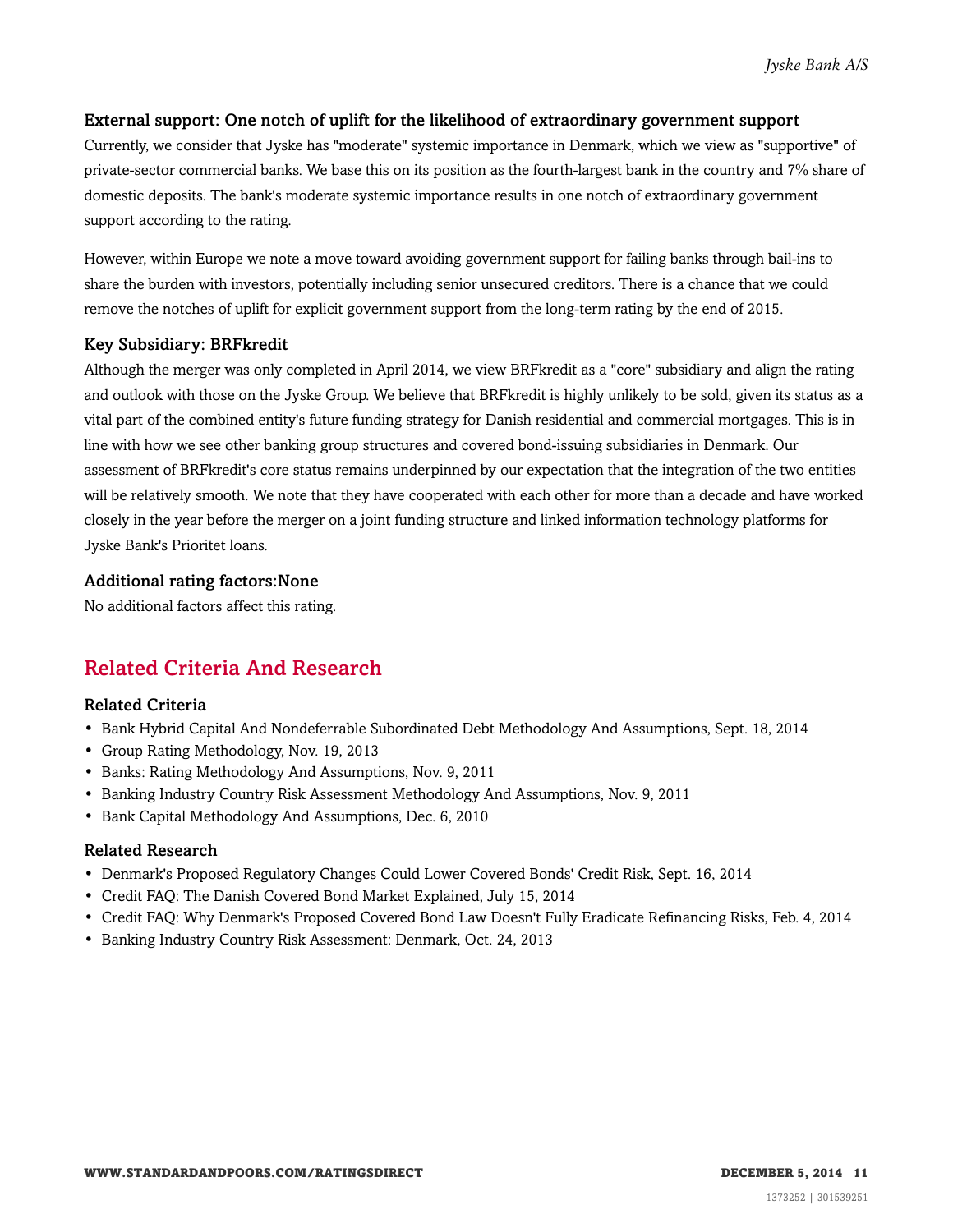| <b>Anchor Matrix</b> |                              |                      |       |         |       |       |                |      |                          |                          |
|----------------------|------------------------------|----------------------|-------|---------|-------|-------|----------------|------|--------------------------|--------------------------|
| Industry             |                              | <b>Economic Risk</b> |       |         |       |       |                |      |                          |                          |
| <b>Risk</b>          | $\mathbf{1}$                 | $\overline{2}$       | 3     | 4       | 5     | 6     | $\overline{7}$ | 8    | 9                        | 10                       |
| $\mathbf{1}$         | a                            | a                    | $a-$  | bbb+    | bbb+  | bbb   | ۰              | ۰    | ٠                        | $\overline{\phantom{a}}$ |
| $\overline{2}$       | a                            | $a-$                 | $a-$  | bbb+    | bbb   | bbb   | bbb-           | -    | $\overline{\phantom{a}}$ | ٠                        |
| 3                    | $a-$                         | $a-$                 | bbb+  | $bbb +$ | bbb   | bbb-  | bbb-           | bb+  | $\overline{\phantom{a}}$ | ٠                        |
| $\overline{4}$       | bbb+                         | bbb+                 | bbb+  | bbb     | bbb   | bbb-  | bb+            | bb   | bb                       | ۰                        |
| 5                    | bbb+                         | bbb                  | bbb   | bbb     | bbb-  | bbb-  | $bb+$          | bb   | bb-                      | $b+$                     |
| 6                    | bbb                          | bbb                  | bbb-  | bbb-    | bbb-  | $bb+$ | bb             | bb   | bb-                      | b+                       |
| $\overline{7}$       | ۰                            | bbb-                 | bbb-  | $bb+$   | $bb+$ | bb    | bb             | bb-  | $b+$                     | b+                       |
| 8                    | $\overline{\phantom{a}}$     | ٠                    | $bb+$ | bb      | bb    | bb    | bb-            | bb-  | $b+$                     | $\mathbf b$              |
| 9                    | ۰                            | ٠                    | ۰     | bb      | bb-   | bb-   | $b+$           | $b+$ | $b+$                     | $\mathbf b$              |
| 10                   | $\qquad \qquad \blacksquare$ | ۰                    | -     | -       | $b+$  | $b+$  | b+             | b    | b                        | b-                       |

| Ratings Detail (As Of December 5, 2014)    |                    |  |  |  |  |  |  |
|--------------------------------------------|--------------------|--|--|--|--|--|--|
| Jyske Bank A/S                             |                    |  |  |  |  |  |  |
| <b>Counterparty Credit Rating</b>          | A-/Stable/A-2      |  |  |  |  |  |  |
| Nordic Regional Scale                      | $-/-/K-1$          |  |  |  |  |  |  |
| Certificate Of Deposit                     |                    |  |  |  |  |  |  |
| Foreign Currency                           | $A-2$              |  |  |  |  |  |  |
| Senior Unsecured                           | $A-$               |  |  |  |  |  |  |
| Short-Term Debt                            | $A-2$              |  |  |  |  |  |  |
| Subordinated                               | BBB-               |  |  |  |  |  |  |
| <b>Counterparty Credit Ratings History</b> |                    |  |  |  |  |  |  |
| 01-Dec-2011                                | A-/Stable/A-2      |  |  |  |  |  |  |
| 20-Feb-2009                                | A/Negative/A-1     |  |  |  |  |  |  |
| 30-Sep-2008                                | $A+$ /Negative/A-1 |  |  |  |  |  |  |
| 10-Feb-2012<br>Nordic Regional Scale       | $-/-/K-1$          |  |  |  |  |  |  |
| <b>Sovereign Rating</b>                    |                    |  |  |  |  |  |  |
| Denmark (Kingdom of)                       | $AAA/Stable/A-1+$  |  |  |  |  |  |  |
|                                            |                    |  |  |  |  |  |  |

\*Unless otherwise noted, all ratings in this report are global scale ratings. Standard & Poor's credit ratings on the global scale are comparable across countries. Standard & Poor's credit ratings on a national scale are relative to obligors or obligations within that specific country.

#### **Additional Contact:**

Financial Institutions Ratings Europe; FIG\_Europe@standardandpoors.com